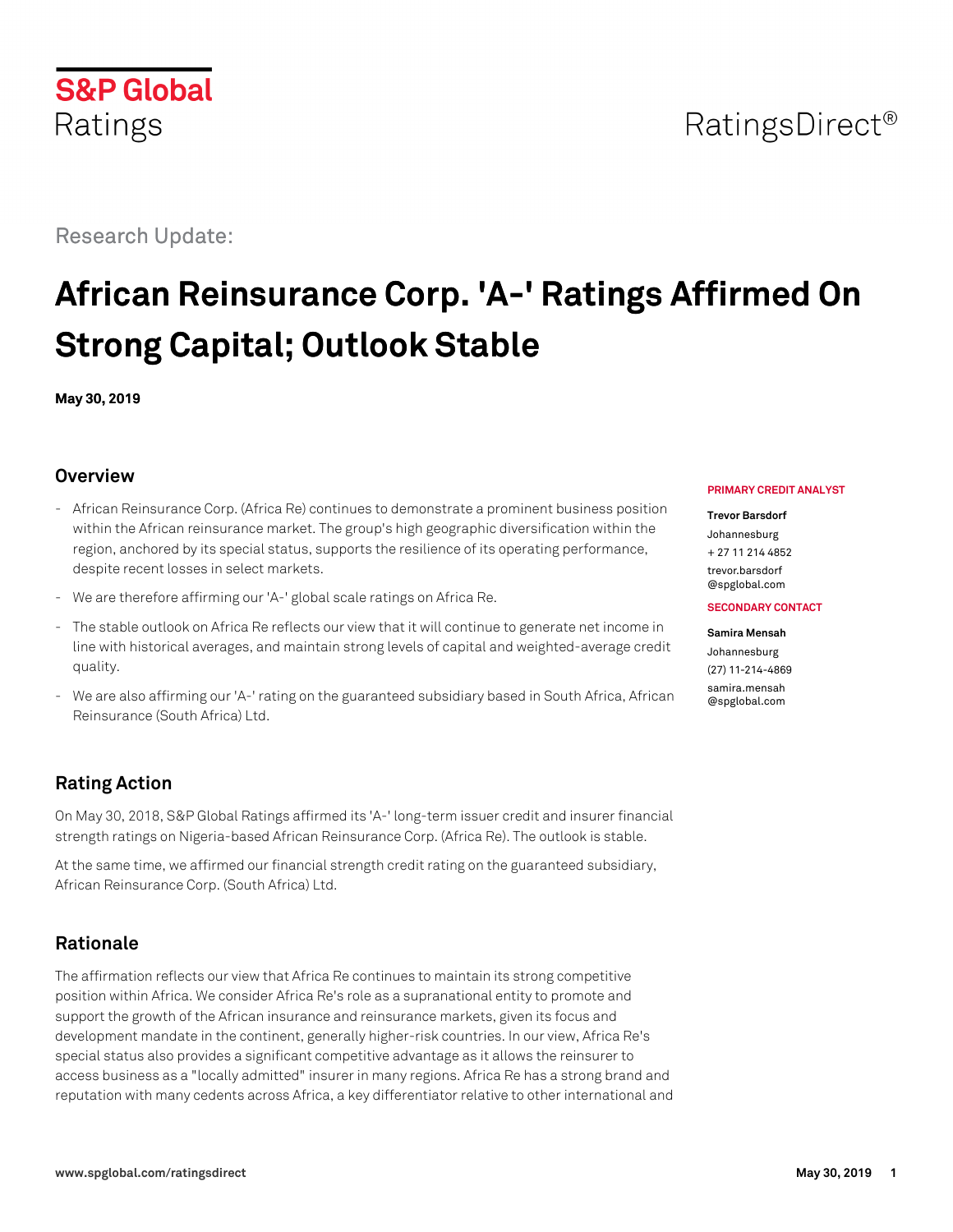regional players on the continent.

As a result of the above, Africa Re's underwriting portfolio is still highly diversified, which supports overall net profitability. However, the group reported sustained poor underwriting result due to losses within South Africa and other regions in 2018 that weakened the net result. We believe that the various turnaround strategies and actioned underwriting plans will support improved operating performance in the next 12-24 months. We anticipate that this, combined with more selective growth in those select underperforming regions, will enable the group to generate a net combined ratio of around 95% for 2019. Thereafter, we project a net combined ratio toward the lower 90% mark in 2020 and 2021, compared with 96% in 2018 (five-year average: 93%). Africa Re's low combined ratio relative to the regional peer group and international regional players continues to support the rating.

The robust levels of capital sufficiency (as measured by our capital model) within the group are a rating strength. Africa Re has incrementally built up its capital base, with total adjusted capital expected to approach US\$1 billion over the next two to three years. We also expect the company's capital levels to remain at the 'AAA' confidence level, despite any adjustment to the capital management strategy.

However, the weighted-average credit quality of Africa Re's investment portfolio continues to constrain the rating. Given Africa Re's territorial coverage and exposure, the group has investments in regions with lower investment quality. We estimate the weighted-average credit quality to be 'BBB', albeit improving toward the upper limit of this range in 2018. Notwithstanding the improvement, this constrains the overall rating of the group, given its susceptibility to financial and macroeconomic stresses in these regions given the insurer's asset and liability exposures.

Africa Re also carries high receivable balances toward select regions. Significant portions of these receivables have a duration beyond one year. Even if these balances are stripped from total adjusted capital, the entity remains comfortably above the 'AAA' confidence level. Furthermore, Africa Re's management has significantly strengthened its risk control practices related to the management of these balances. The absolute amount declined in 2018 and we expect further improvement over the medium term, with management aiming to ensure the duration is no longer than one year by 2022. This, coupled with African Re's liquid asset portfolio, has further improved the group's liquidity, which we assess as exceptional.

Africa Re's financial risk profile is also weakened by the foreign currency mismatches on its balance sheet caused by its exposures across Africa and investments denominated in U.S. dollars, as well as the accompanying bottom-line volatility. However, we note the prudent reserving practices related to this volatility, as well as tightened risk control practices demonstrated over recent periods, which somewhat mitigate this volatility.

## **Outlook**

The stable outlook reflects our view that Africa Re will retain its competitive position across its key markets. Our base-case expectation is that Africa Re will generate a combined ratio no higher than 95%. We expect levels of capital sufficiency to remain at historical levels and well above the 'AAA' sufficiency as per our capital model. We also expect Africa Re will maintain credit counterparties of similar strength within its investment portfolio and quality of cedents.

## **Upside scenario**

We see a positive rating action as unlikely in the next 12-24 months. However, we could raise the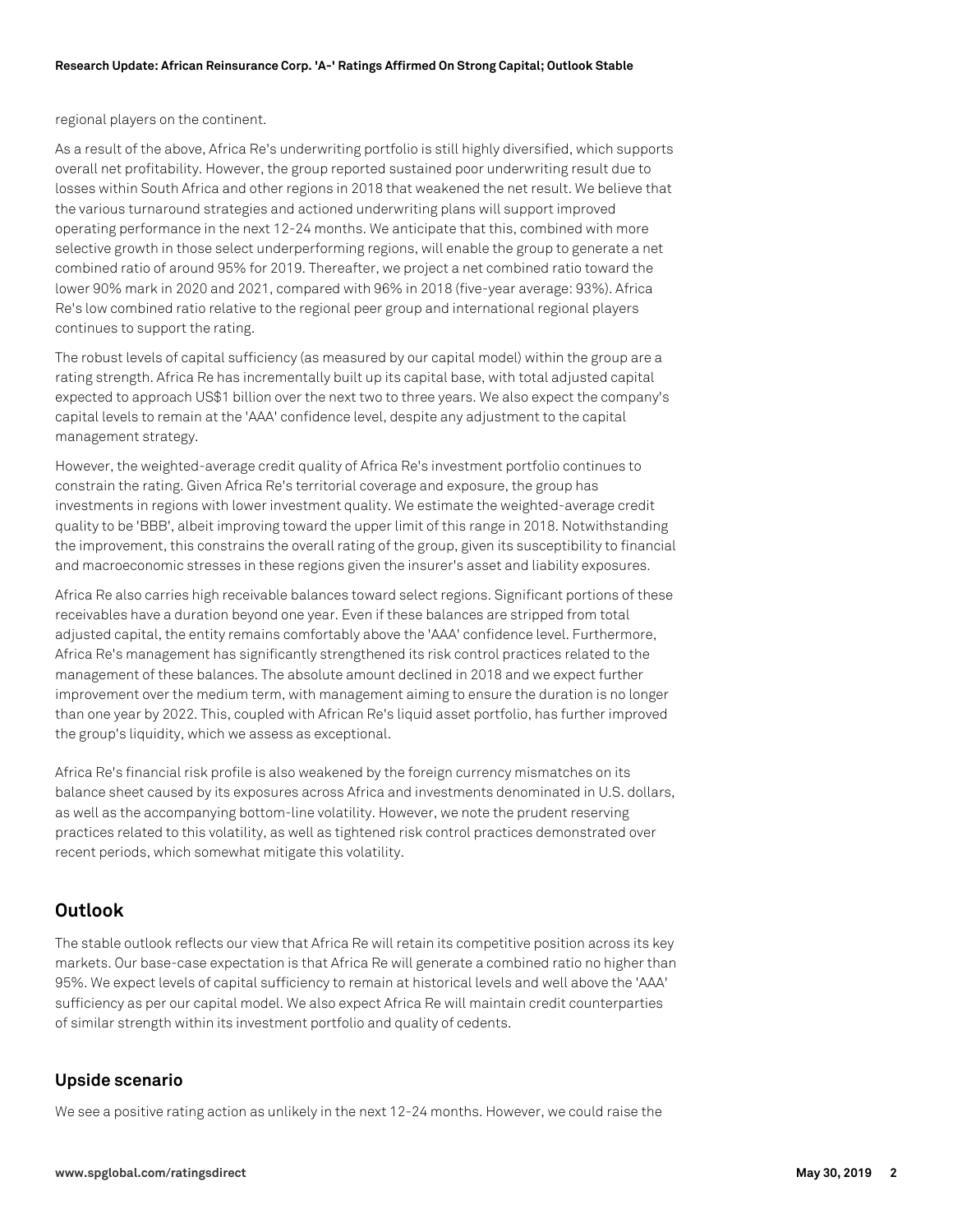#### **Research Update: African Reinsurance Corp. 'A-' Ratings Affirmed On Strong Capital; Outlook Stable**

ratings on Africa Re if its risk exposures improves, namely to higher weighted-average credit quality at the 'A' range from the current high 'BBB' level, combined with enhanced risk controls.

#### **Downside scenario**

We would lower the rating on Africa Re over the next 12-24 months if:

- Its competitive position deteriorated as a result of volatile operating performance in key markets.
- Its average credit quality deteriorated to the 'BB' level.
- Sustained earnings volatility translated into losses that weakened our capital assessment beyond our expectations.

## **Ratings Score Snapshot**

#### **African Reinsurance Corp.**

#### **Ratings Score Snapshot**

|                                  | To            | From          |
|----------------------------------|---------------|---------------|
| <b>Financial Strength Rating</b> | A-/Stable/--  | A-/Stable/--  |
| Anchor                           | $a-$          | $a-$          |
| Business Risk Profile            | Satisfactory  | Satisfactory  |
| <b>IICRA</b>                     | High Risk     | High Risk     |
| <b>Competitive Position</b>      | Strong        | Strong        |
| Financial Risk Profile           | Strong        | Strong        |
| Capital and Earnings             | Very Strong   | Very Strong   |
| <b>Risk Position</b>             | Moderate Risk | Moderate Risk |
| <b>Financial Flexibility</b>     | Strong        | Strong        |
| Modifiers                        | 0             | 0             |
| <b>ERM</b> and Management        | 0             | 0             |
| Enterprise Risk Management       | Adequate      | Adequate      |
| Management and Governance        | Satisfactory  | Satisfactory  |
| Holistic Analysis                | 0             | 0             |
| Liquidity                        | Exceptional   | Strong        |
| Support                          | 0             | 0             |
| Group Support                    | 0             | 0             |
| Government Support               | 0             | Ω             |

IICRA--Insurance Industry And Country Risk Assessment.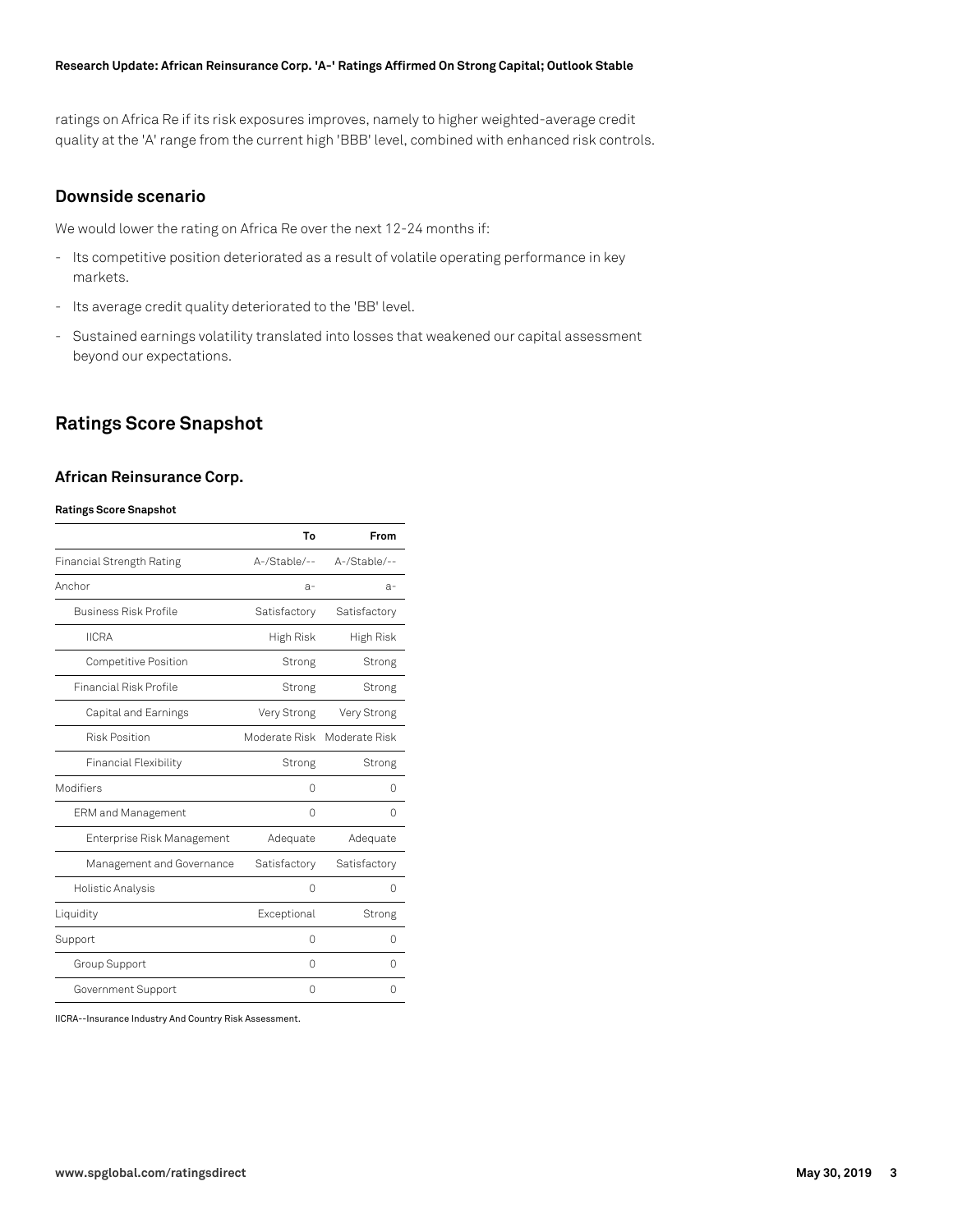## **Related Criteria**

- General Criteria: Guarantee Criteria, Oct. 21, 2016
- General Criteria: Group Rating Methodology, Nov. 19, 2013
- General Criteria: Ratings Above The Sovereign--Corporate And Government Ratings: Methodology And Assumptions, Nov. 19, 2013
- Criteria Insurance General: Insurers: Rating Methodology, May 7, 2013
- Criteria | Insurance | General: Enterprise Risk Management, May 7, 2013
- General Criteria: Methodology: Management And Governance Credit Factors For Corporate Entities And Insurers, Nov. 13, 2012
- Criteria | Insurance | General: Refined Methodology And Assumptions For Analyzing Insurer Capital Adequacy Using The Risk-Based Insurance Capital Model, June 7, 2010
- General Criteria: Use Of CreditWatch And Outlooks, Sept. 14, 2009

## **Ratings List**

#### **Ratings Affirmed**

| African Reinsurance Corp.                        |                 |  |
|--------------------------------------------------|-----------------|--|
| Issuer Credit Rating                             |                 |  |
| Local Currency                                   | $A$ -/Stable/-- |  |
| African Reinsurance Corp.                        |                 |  |
| African Reinsurance Corp. (South Africa)<br>Ltd. |                 |  |
|                                                  |                 |  |
| Financial Strength Rating                        |                 |  |

## **Regulatory Disclosures**

African Reinsurance Corp.

- Primary Credit Analyst: Trevor Barsdorf, Associate
- Rating Committee Chairperson: Johannes Bender
- Date initial rating assigned: Nov. 26, 1996
- Date of previous review: May 30, 2018

African Reinsurance Corp. (South Africa) Ltd.

- Primary Credit Analyst: Trevor Barsdorf, Associate
- Rating Committee Chairperson: Johannes Bender
- Date initial rating assigned: Nov. 28, 2014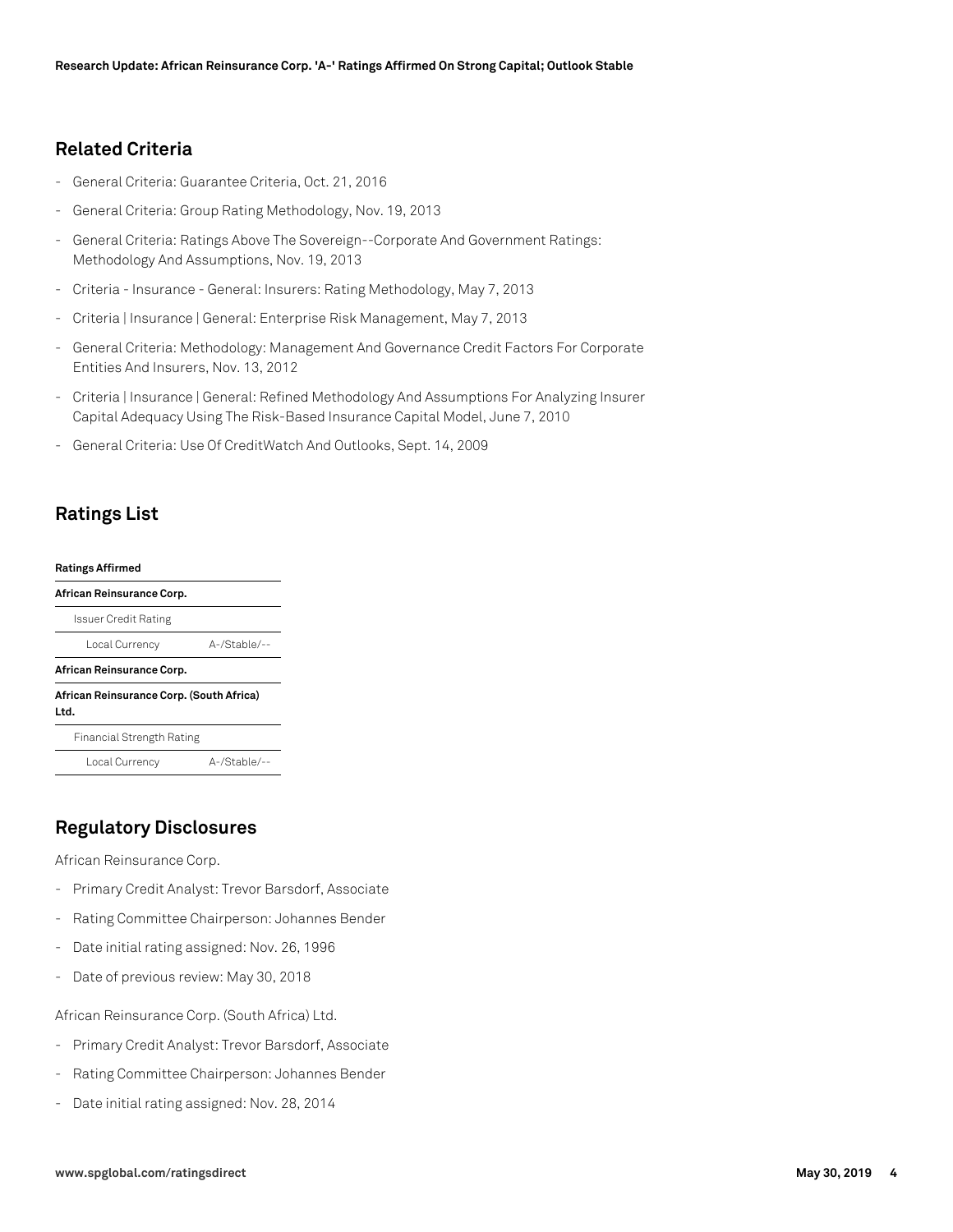Date of previous review: May 30, 2018

## **Disclaimers**

This rating has been determined by a rating committee based solely on the committee's independent evaluation of the credit risks and merits of the issuer or issue being rated in accordance with S&P Global Ratings published criteria and no part of this rating was influenced by any other business activities of S&P Global Ratings.

This credit rating is solicited. The rated entity did participate in the credit rating process. S&P Global Ratings did have access to the accounts, financial records and other relevant internal, non-public documents of the rated entity or a related third party. S&P Global Ratings has used information from sources believed to be reliable but does not guarantee the accuracy, adequacy, or completeness of any information used.

S&P Global Ratings' regulatory disclosures (PCRs) are published as of a point-in-time, which is current as of the date a Credit Rating Action was last published. S&P Global Ratings updates the PCR for a given Credit Rating to include any changes to PCR disclosures only when a subsequent Credit Rating Action is published. Thus, disclosure information in this PCR may not reflect changes to data within PCR disclosures that can occur over time subsequent to the publication of a PCR but that are not otherwise associated with a Credit Rating Action.

## **Glossary**

- Anchor: The starting point for rating an insurer, based on S&P Global Ratings' assessments of the business and financial risk profiles.
- Business risk profile (BRP): Assesses the risk inherent in the insurer's operations and therefore the potential sustainable return to be derived from those operations.
- Capital and earnings: Measure of an insurer's ability to absorb losses.
- Combined ratio: The ratio of the sum of loss expense, loss adjustment expense, and operating expenses divided by premiums earned.
- Competitive position: An assessment based on an insurer's operating performance, branding, market position, diversification and control over its distribution channels.
- Date initial rating assigned: The date S&P Global Ratings assigned the long-term foreign currency issuer credit rating on the entity.
- Date of previous review: The date S&P Global Ratings last reviewed the credit rating on the entity.
- Earnings before interest and taxation (EBIT): Profit before tax and interest expenses.
- Enterprise risk management (ERM): Our assessment of ERM examines whether insurers execute risk management practices in a manner that effectively limits future losses.
- Financial flexibility: The balance between an insurer's sources and uses of external capital and liquidity over the current and next two years.
- Financial risk profile (FRP): The consequence of decisions that management makes in the context of its business risk profile and its risk tolerances.
- Financial strength rating (FSR): A forward-looking opinion about the financial security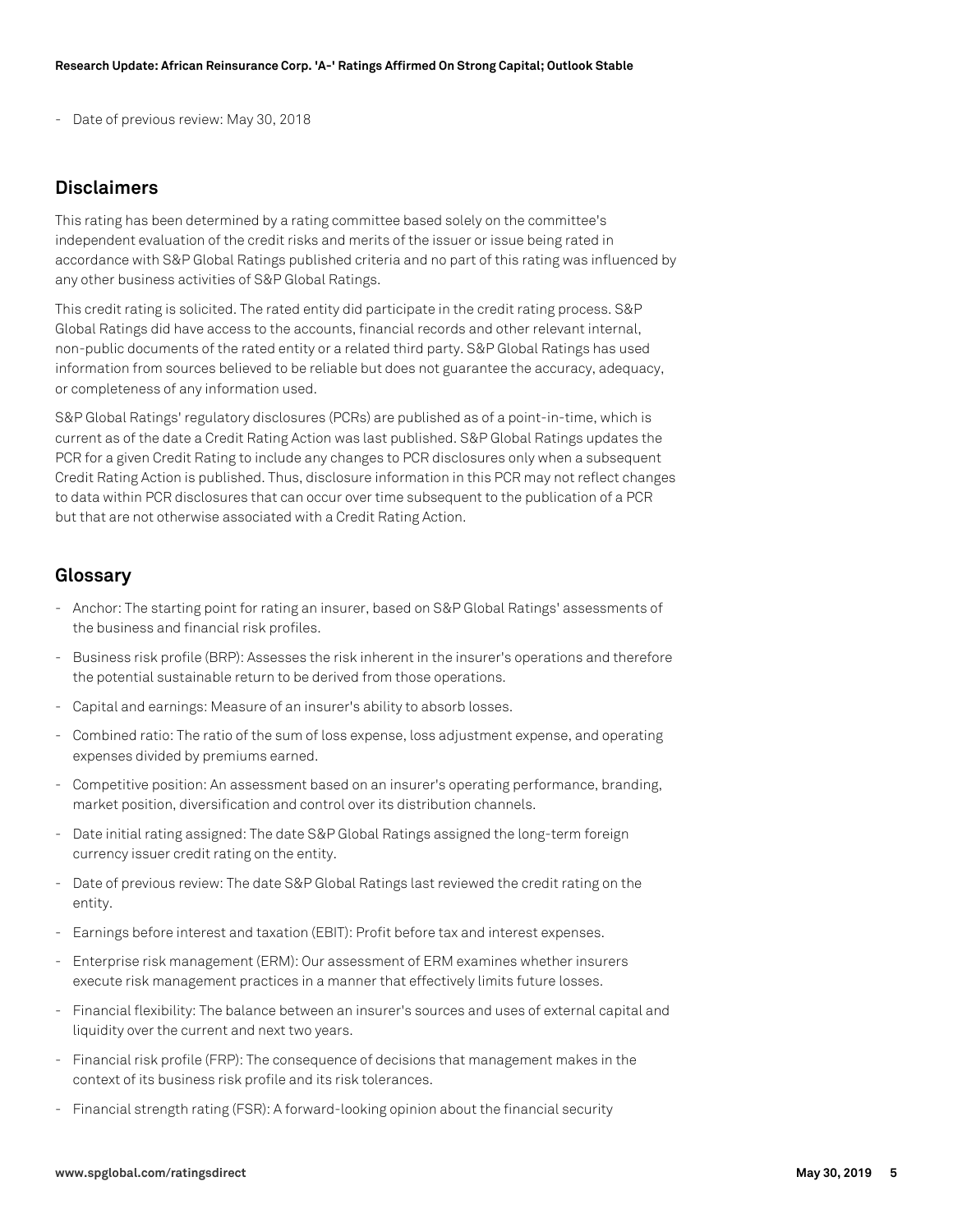characteristics of an insurer with respect to its ability to pay under its insurance policies and contracts, in accordance with their terms.

- Fixed-charge coverage: Addresses an insurer's ability to service interest on financial obligations out of EBITDA.
- Foreign exchange risk exposure: Assesses currency mismatches between assets and liabilities (including equity). The criteria define a significant mismatch as more than about 10% of total insurer's liabilities.
- High-risk assets: Volatile or illiquid assets.
- Insurance Industry And Country Risk Assessment (IICRA): Addresses the risks typically faced by insurers operating in specific industries and countries, and is generally determined at a country or regional level.
- Issuer credit rating (ICR): A forward-looking opinion about an obligor's overall creditworthiness, focusing on its capacity and willingness to meet its financial obligations in full and as they come due.
- Return on revenue (ROR): Total revenue is used to capture net premiums from underwriting activities as well as investment income and fees generated as a result of those underwriting activities. Where total revenue is not reported, it is the sum of the net premiums earned, net investment income, and other income.
- Risk position: Assesses material risks not incorporated in the capital and earnings analysis and specific risks that could affect the volatility of an insurer's TAC.
- Return on equity (ROE): Measures the return available to stockholders.
- Calculated as reported net income divided by the year-end average of reported stockholders' equity for the past two years.
- Stand-alone credit profile (SACP): S&P Global Ratings' opinion of an insurer's creditworthiness, in the absence of extraordinary intervention from its parent, affiliate, or related government.
- Total adjusted capital (TAC): S&P Global Ratings' measure of the capital an insurer has available to meet capital requirements.
- Certain terms used in this report, particularly certain adjectives used to express our view on rating relevant factors, have specific meanings ascribed to them in our criteria, and should therefore be read in conjunction with such criteria.

#### Please see Ratings Criteria at

#### [www.standardandpoors.com](http://www.standardandpoors.com)

for further information. Complete ratings information is available to subscribers of RatingsDirect at

#### [www.capitaliq.com](http://www.capitaliq.com)

. All ratings affected by this rating action can be found on S&P Global Ratings' public website at [www.standardandpoors.com](http://www.standardandpoors.com)

. Use the Ratings search box located in the left column. Alternatively, call one of the following S&P Global Ratings numbers: Client Support Europe (44)20-7176-7176; London Press Office (44) 20-7176-3605; Paris (33) 1-4420-6708; Frankfurt (49) 69-33-999-225; Stockholm (46) 8-440-5914; or Moscow 7 (495) 783-4009.

Certain terms used in this report, particularly certain adjectives used to express our view on rating relevant factors, have specific meanings ascribed to them in our criteria, and should therefore be read in conjunction with such criteria. Please see Ratings Criteria at www.standardandpoors.com for further information. Complete ratings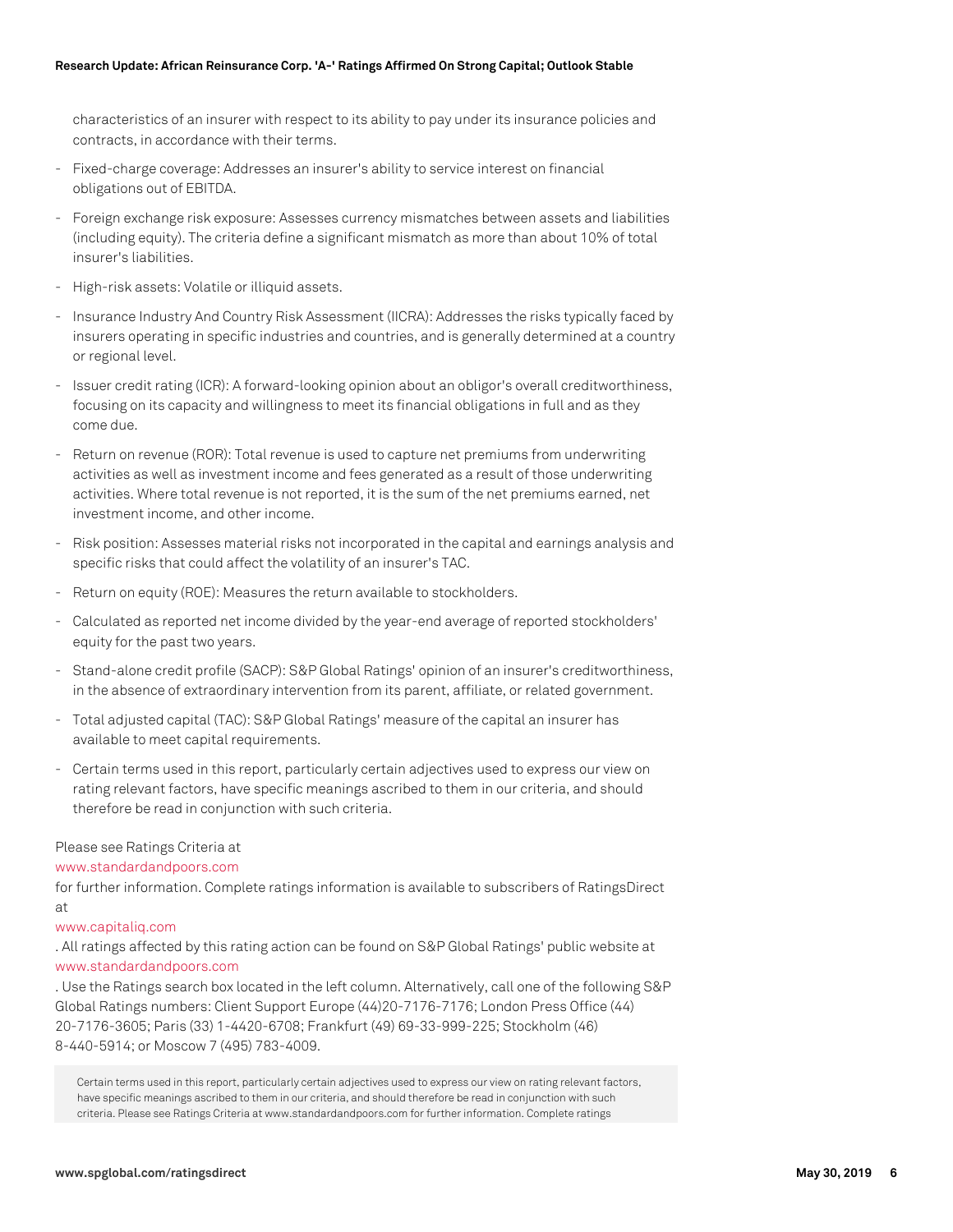#### **Research Update: African Reinsurance Corp. 'A-' Ratings Affirmed On Strong Capital; Outlook Stable**

information is available to subscribers of RatingsDirect at www.capitaliq.com. All ratings affected by this rating action can be found on S&P Global Ratings' public website at www.standardandpoors.com. Use the Ratings search box located in the left column. Alternatively, call one of the following S&P Global Ratings numbers: Client Support Europe (44) 20-7176-7176; London Press Office (44) 20-7176-3605; Paris (33) 1-4420-6708; Frankfurt (49) 69-33-999-225; Stockholm (46) 8-440-5914; or Moscow 7 (495) 783-4009.